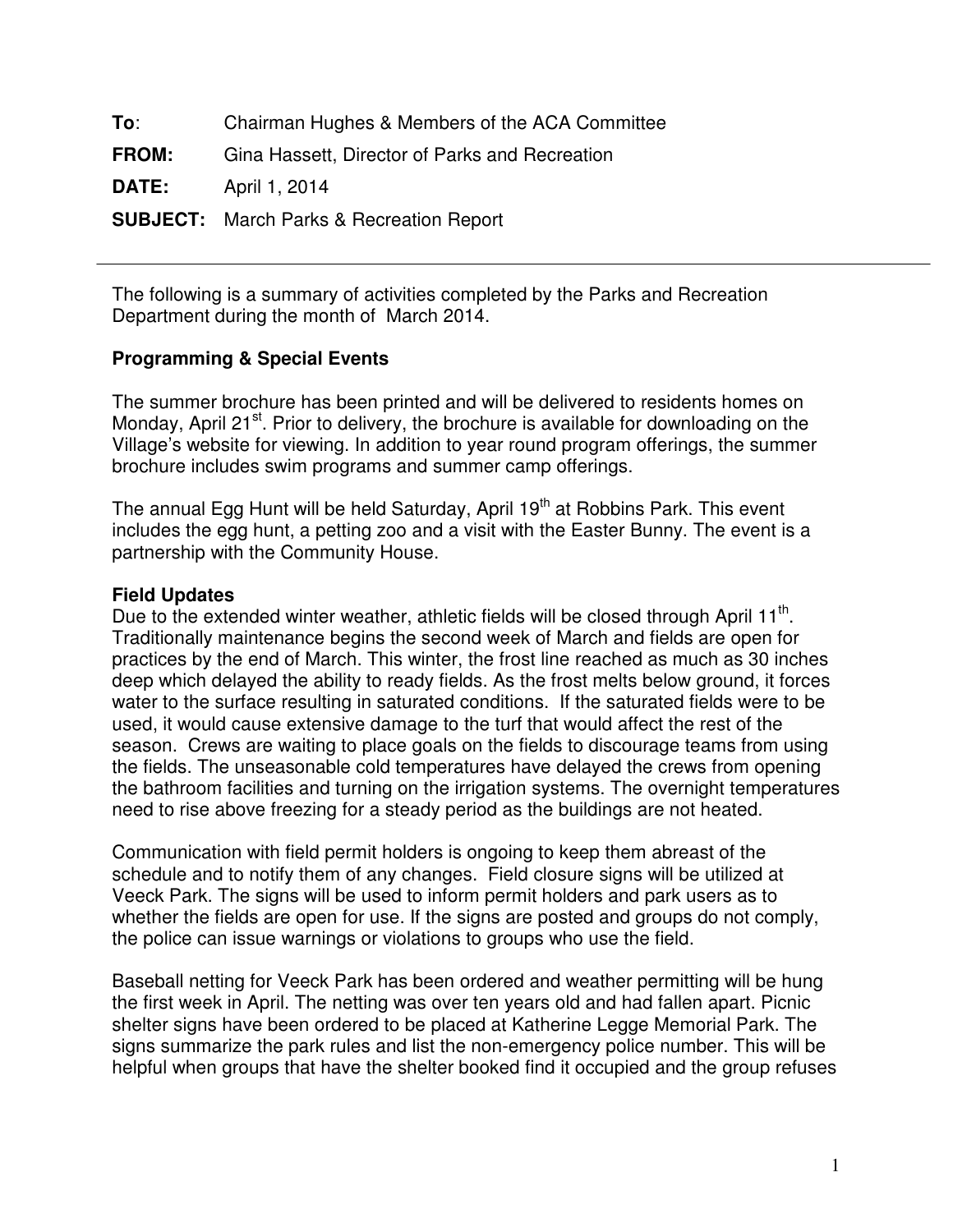to leave. Twenty picnic tables have been ordered to replace tables at park locations. Concealed carry gun signs have arrived and will be posted in parks as required.

## **Park Maintenance**

Park crews are establishing a list of repairs for Village parks. With the harsh winter, debris is surfacing and crews are addressing the issue. Repairs to fences, tennis courts and playground equipment are a priority.

A resident complaint was received regarding the conditions at Brook Park. Staff is working to rectify the concern which included the placement of a dumpster at the park during that was used during football season, excessive trash, placement of the football sleds and a sponsorship signage on the scoreboard. The dumpster has been moved off site. Staff will review the code and have screening built. Communication has been sent to the Falcon Football program informing them that per code, the sponsorship sign must be removed. Staff will work with the Falcons to assist with removal. The park will be monitored for trash and the football sleds will be moved onto the asphalt when the turf dries out.

Damage to the Burns Field warming house occurred during the week of March 24<sup>th</sup>. Vandals gained access through a temporary window that was in place during the window restoration. Damage included a cracked urinal and spray painting on the exterior of the building. Crews filed a police report to document the damage.

As part of the Village's spring planting, trees will be planted near the entrance road at Katherine Legge Memorial Park, near the creek at the rear the Lodge. This is to replace a number of trees that were lost to disease and storm damage.

Village staff are developing a Request for Proposal for the Katherine Legge Memorial Park berm re-construction. The proposals will be sent out mid-April and staff anticipates that work will be completed in late May or June. The site needs to dry out before the work can be completed.

### **Ice Rink**

Cold weather has kept the Burns Field ice rink from thawing. As the weather warms up and the ice melts, crews will remove the rink liner. Soccer fields that were slated for the rink location have been relocated to other parks as the late thaw will not allow for fields in this area.

The Burns Field rink had provided for 37 days of skating. The first day of operation was December  $16<sup>th</sup>$  and the last day was March  $3<sup>rd</sup>$ . There were several days when skating was not available due to heavy snowfalls or rain. For the past two years, the mild winters were not conducive for crews to make ice. The liner utilized this year was purchased in 2011. One liner is still on hand and can be utilized next year. The table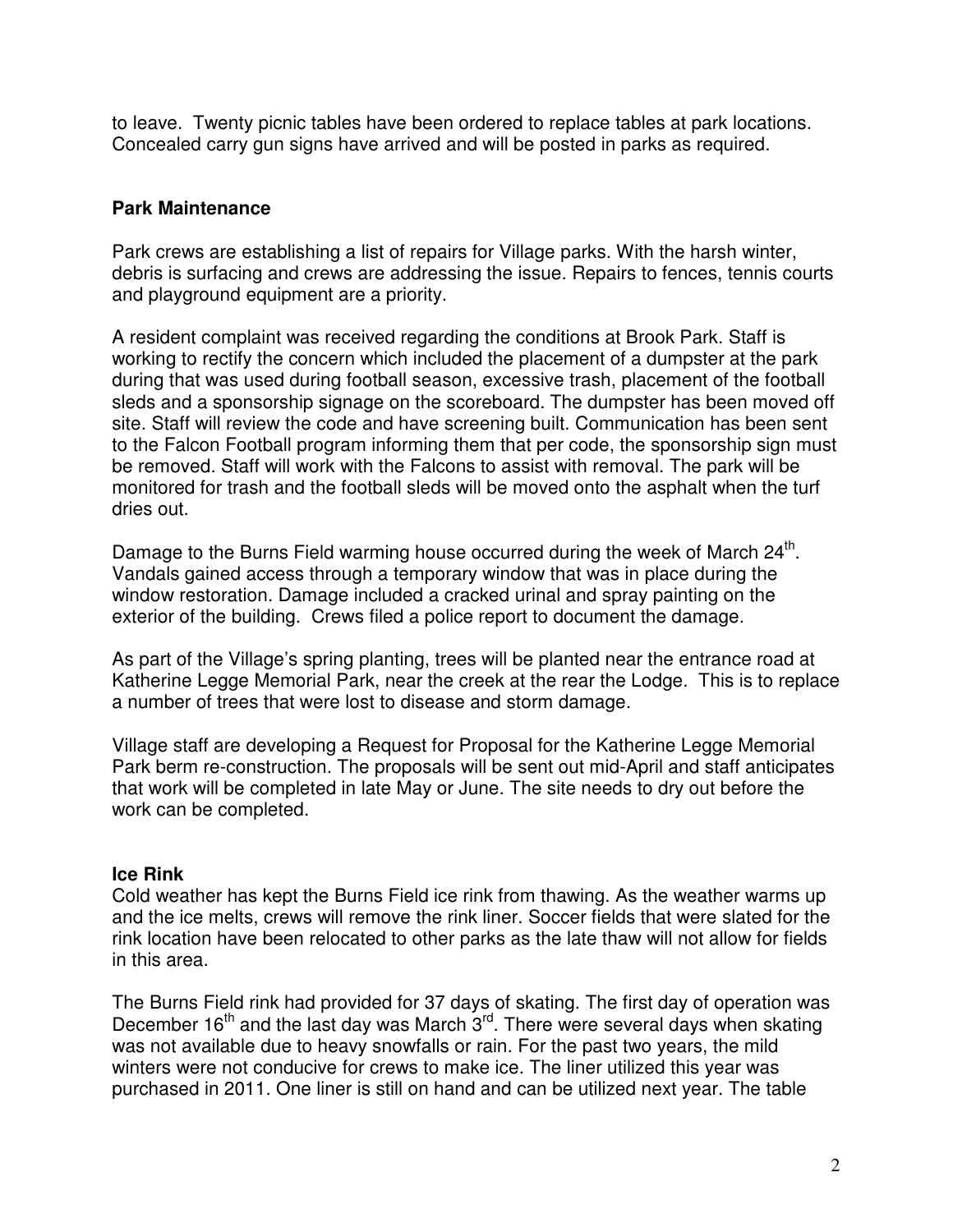below is a summary of the rink expenses. Staff will work with Economic Developmental Committee to discuss the possibility of partnering to construct a rink at Burlington Park for the upcoming winter.

| <b>Burns Field Ice Rink Expense Summary</b> |                          |                          |                          |                          |                          |                          |
|---------------------------------------------|--------------------------|--------------------------|--------------------------|--------------------------|--------------------------|--------------------------|
|                                             | 2008-09<br><b>Actual</b> | 2009-10<br><b>Actual</b> | 2010-11<br><b>Actual</b> | 2011-12<br><b>Actual</b> | 2012-13<br><b>Actual</b> | 2013-14<br><b>Actual</b> |
| <b>Expenses</b>                             |                          |                          |                          |                          |                          |                          |
| <b>Rink Liner</b>                           | 5,000                    | NA*                      | 4,234                    | 10,234                   |                          | $\Omega$                 |
| Fire Logs & Misc                            | 304                      | 65                       | 150                      |                          |                          | 150                      |
| Water                                       | 400                      | 500                      | 400                      |                          |                          | 1,653                    |
| <b>Public Services Staff</b>                | 6,000                    | 10,200                   | 5,900                    |                          | 0                        | 5,208                    |
| <b>Warming House Staff</b>                  | 2,600                    | 1,500                    | 1,355                    |                          |                          | 2,090                    |
|                                             | 14.304                   | 12,265                   | 12,039                   | 10,234                   |                          | 9,101                    |

Staff met with the resident group that constructs and maintains the ice rink at Melin Park. The residents noticed increased usage of the rink this winter. For next year, they would like to increase the size and/or add an additional rink at the park. A larger rink would require the site to be graded. Staff will assess the park and discuss grading options with Village Engineers.

### **Katherine Legge Memorial Lodge**

On Thursday, March 27th, the Katherine Legge Memorial Lodge hosted the Hinsdale Chamber of Commerce after-hours event. The event is an opportunity for Chamber members to showcase their business. This was the first time that the Lodge has hosted an after-hours event. There were 70 attendees at the event which is one of the largest after-hours the Chamber has had in recent years. The Lodge staff coordinated a lovely evening with appetizers, cocktails and desserts. Taste of Home, a preferred cater of the Lodge, donated the food and bartending services. Sweet Boutique, a new Hinsdale business, provided a dessert table.

The wedding arbor is being constructed off site. Installation is scheduled for the week of April 21st. The arbor will be a nice addition for the upcoming wedding season.

As reflected in the table below, February rental revenue was up over the prior year by \$594. February through April continue to have limited bookings. Revenue for the current fiscal year is \$44,057 over for the same period of the prior year.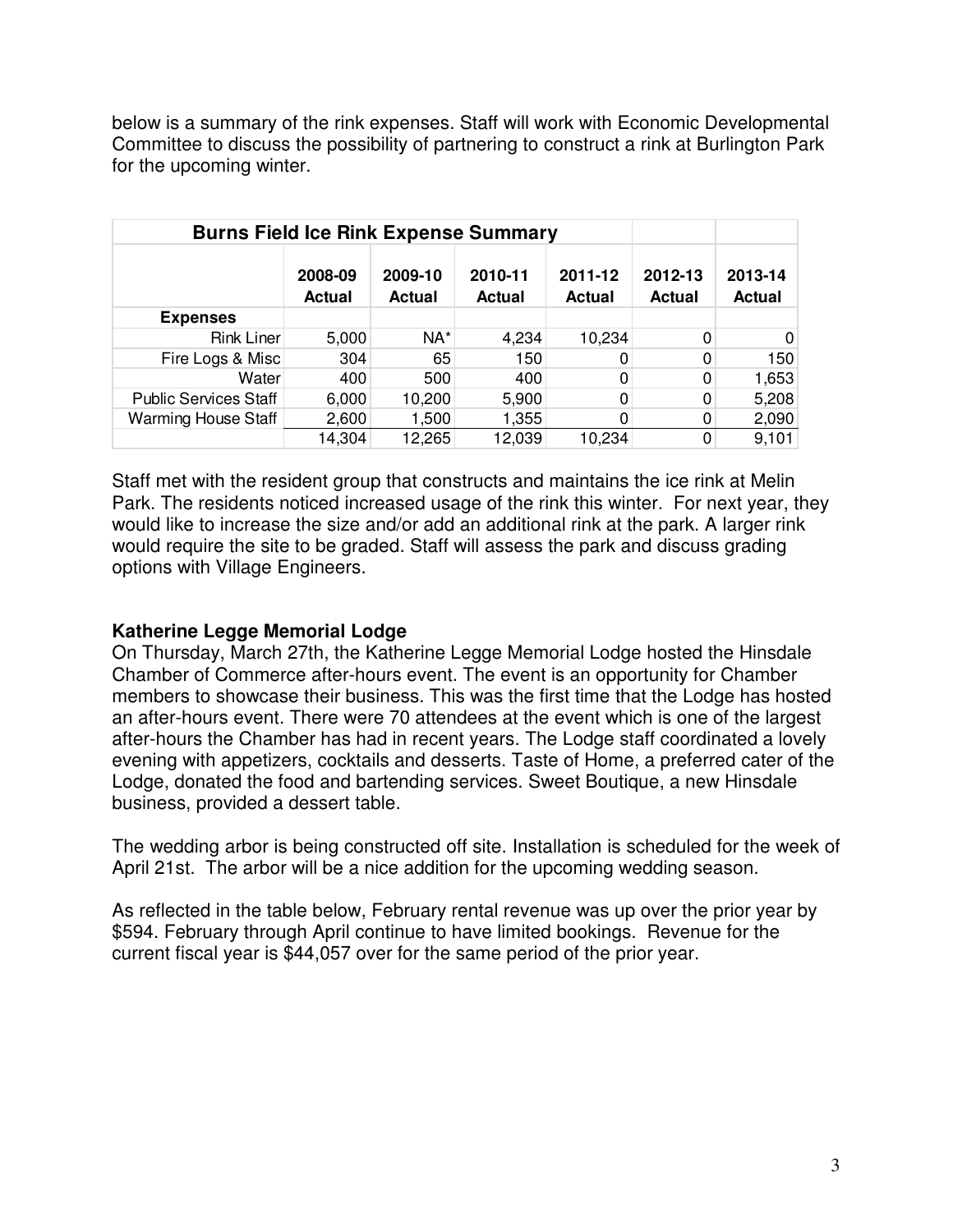| <b>EXPENSE</b>          | February |          | <b>YTD</b>             |                |            |               | Change<br>Over the | 2013-14<br>Annual | FY 13-14<br>% of | 2012-13<br>Annual | FY 12-13<br>%of |
|-------------------------|----------|----------|------------------------|----------------|------------|---------------|--------------------|-------------------|------------------|-------------------|-----------------|
|                         | Prior    | Current  | Prior                  | Current        | Prior year | <b>Budget</b> | budget             | <b>Budget</b>     | budget           |                   |                 |
|                         | Year     | Year     | Year                   | Year           |            |               |                    |                   |                  |                   |                 |
|                         | \$9,295  | \$9,884  | \$117,247<br>\$116,171 |                | (\$1,076)  | \$146,813     |                    | 79% \$142,162     | 82%              |                   |                 |
|                         |          |          |                        |                |            |               |                    |                   |                  |                   |                 |
| <b>REVENUES</b>         |          | February | <b>YTD</b>             |                | Change     | 2013-14       | FY 13-14           | 2012-13           | FY 12-13         |                   |                 |
|                         | Prior    | Current  | Prior                  | <b>Current</b> | Over the   | Annual        | %of                | Annual            | %of              |                   |                 |
|                         | Year     | Year     | Year                   | Year           | Prior year | <b>Budget</b> | budget             | <b>Budget</b>     | budget           |                   |                 |
| <b>KLM Lodge Rental</b> | \$6,981  | \$7,575  | \$107,407              | \$146,744      | \$39,337   | \$145,000     |                    | 101% \$145,000    | 74%              |                   |                 |
| Caterer's Licenses      | \$0      | \$0      | \$12,080               | \$16,800       | \$4,720    | \$13,000      | 129%               | \$15,000          | 81%              |                   |                 |
| <b>Net</b>              | \$6,981  | \$7,575  | \$119.487              | \$163.544      | \$44.057   | \$158,000     |                    | \$160,000         |                  |                   |                 |

#### **2013-14 Rental Summary**

| 3/30/14   | <b>Business</b><br>Mtg | Memorial<br>Service | Rec<br>Program | School<br>Dist. | Social<br>Event | Village<br>Meeting | Village<br>Event | Wedding | Total | 2011-12<br>Revenue | 2012-13<br>Revenue | <b>Booked</b><br>2013-14 | Change<br>over prior 2014-15 | <b>Booked</b> |
|-----------|------------------------|---------------------|----------------|-----------------|-----------------|--------------------|------------------|---------|-------|--------------------|--------------------|--------------------------|------------------------------|---------------|
| May       | 2                      | 0                   | 19             |                 | 3               | 2                  |                  | 6       | 32    | 8,561              | 8,801              | 16.796                   | 7,995                        | 12,720        |
|           |                        |                     |                |                 |                 |                    |                  |         |       |                    |                    |                          |                              |               |
| June      |                        | 0                   | 19             |                 | 6               |                    |                  |         | 34    | 11.156             | 10.745             | 26,818                   | 16,073                       | 18,675        |
| July      | 2                      |                     | 20             |                 | 6               |                    |                  | 4       | 33    | 13,559             | 9,786              | 18,650                   | 8,864                        | 13,200        |
| August    |                        | 0                   | 13             |                 | 3               |                    |                  | 6       | 24    | 17.759             | 18,880             | 18,063                   | (817)                        | 19,825        |
| September |                        | 0                   | 14             |                 | 6               | 2                  | 2                | 4       | 30    | 14,823             | 14,498             | 14,541                   | 43                           | 18,700        |
| October   |                        | 2                   | 24             |                 | 3               |                    |                  | 2       | 35    | 16,347             | 15,589             | 14,825                   | (764)                        | 16,475        |
| November  |                        | $\overline{2}$      | 18             |                 |                 |                    |                  |         | 28    | 8,256              | 11,612             | 8,580                    | (3,032)                      | 2,200         |
| December  | 0                      | 0                   | 11             |                 | 8               |                    |                  | 0       | 20    | 8,853              | 10,265             | 13,366                   | 3,101                        | 1,900         |
| January   |                        | 0                   | 22             |                 | 2               |                    |                  | 2       | 27    | 4,489              | 250                | 8,450                    | 8,200                        |               |
| February  |                        |                     | 22             |                 | 3               |                    |                  |         | 28    | 2,301              | 6,981              | 7,425                    | 444                          |               |
| March     | 3                      | 0                   | 20             |                 | 3               |                    |                  |         | 29    | 2,506              | 7,669              | 6,345                    | (1,324)                      |               |
| April     | O.                     | 0                   | 21             |                 | 2               |                    |                  | 0       | 23    | 2,384              | 4,365              | 2,800                    | (1,565)                      |               |
| Total     | 16                     | 6                   | 223            | 6               | 49              | 5                  | 4                | 34      | 343   | 110,994            | 119,441            | 156,659                  | 37.218                       | 103.695       |

# **COMMUNITY POOL**

#### **Staffing**

Kelly Schroeder has been hired as the Head Pool Manager. She is a recent college graduate and has extensive pool experience. Staff has interviewed and hired 30 lifeguards; their employment is contingent on passing the Starguard lifeguard certification program offered by the Village. Lifeguard training will be held in May at Hinsdale Central's pool. Interviews for a Head Town Team Swim Coach are on-going

#### **Pump House**

In February, the heat at the pump house went out which caused pipes to burst. Repairs to the heater and broken pipes were fixed by Public Service crews. As a result of the water damage, the control switch to the irrigation system and insulation will need to be replaced.

#### **Seasonal Maintenance**

In January two pump motors were sent out to be rebuilt. The pumps were reinstalled March  $6<sup>th</sup>$ . Crews have started to drain back the pools. Once the lap pool is emptied, crews will begin to make the repairs to the walls and tile targets. Repairs to the interior pool fence will be made this spring. The gate area around the lap pool will be extended to allow to staff to secure the area when it is not open.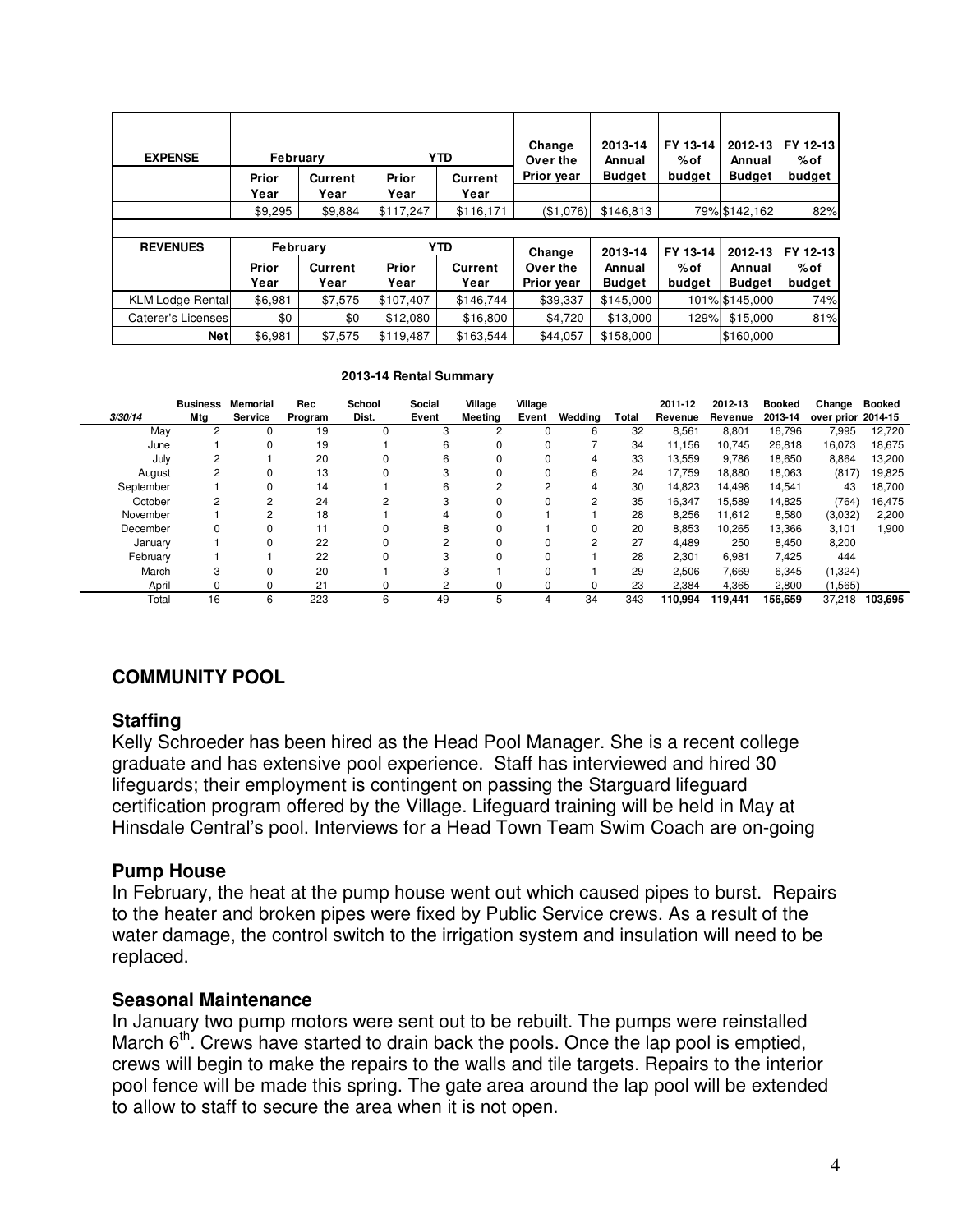### **Pool Concessions**

The Request for Proposal (RFP) for the Community Pool concession services was distributed, two proposals were received. The Parks and Recreation Commission reviewed the proposals at the March  $13<sup>th</sup>$  meeting and unanimously recommended to approve a lease with C & W Concessions. A request for board action is included in the packet.

### **Pool Memberships**

The Clarendon Hills Park District was giving consideration to offer their "friendly" pool membership rates to Hinsdale families. The Friendly rate is \$45 above their resident rate and is currently offered to Darien, Westmont and Downers Grove residents. The Commission and staff had concerns that extending the friendly rate to Hinsdale would jeopardize the Village's ability to sell passes and may result in a significant decline in resident members. Staff reached out to the Clarendon Hills Park District President and Director to discuss concerns that changing the rates would have on Village operations. The concerns brought forth by staff tabled the item from the Clarendon Hills March Board meeting. Members of the park district board and Village staff have discussed these issues and will meet in June to discuss the current summer and future partnerships and fee structures.

Listed below is the current pool pass sales report. Revenue is over the prior year by \$29,760. The increase over the prior year is likely a result of the multiple communications sent to past members regarding the limited number of Super passes that were available for 2014 season. Based on current pass sales, families that were unable to secure a Super pass have purchased a family pass. The sale of Super passes is \$7,395 over the prior year and Resident pass sales are \$20,460 over the prior year. Staff is hopeful pass sales will continue to trend above the prior year.

| Feb 1-March 28                | 2013 Pass Revenue |              |                | 2014 Pass Revenue |                          |              |              |          |                    |  |
|-------------------------------|-------------------|--------------|----------------|-------------------|--------------------------|--------------|--------------|----------|--------------------|--|
|                               | 2013              |              |                |                   | 2014                     |              |              |          |                    |  |
|                               | <b>New</b>        | Renew        |                |                   | <b>New</b>               | Renew        |              |          | Change<br>Over the |  |
| <b>Type</b>                   | Passes            | Passes       | Total          | Revenue           | Passes<br>$\overline{7}$ | Passes       | Total        | Revenue  | prior year         |  |
| Nanny Pass                    | 4                 | 3            | 5              | \$390             |                          | 18           | 25           | \$1,560  | \$1,170            |  |
| Family Primary                | 15                | 16           | 31             | \$8,700           | 14                       | 80           | 94           | \$27,260 | \$18,560           |  |
| <b>Family Secondary</b>       | 49                | 53           | 102            | \$0               | 49                       | 277          | 326          | \$0      | \$0                |  |
| <b>Family Super</b>           | $\overline{2}$    | 9            | 11             | \$3,740           | $\mathbf 0$              | 25           | 25           | \$8,375  | \$4,635            |  |
| Family Super Secondary        | $\overline{2}$    | 8            | 10             | \$450             | 4                        | 68           | 72           | \$3,330  | \$2,880            |  |
| Family Super Third            | 8                 | 11           | 19             | \$285             | $\mathbf 0$              | 4            | 4            | \$30     | $-$ \$255          |  |
| Family Super 4+               |                   |              |                |                   | 3                        | 6            | 9            | \$135    | \$0                |  |
| Guest Pass Adult              | $\mathbf{1}$      | $\mathbf{1}$ | $\overline{2}$ | \$85              | 6                        | $\Omega$     | 6            | \$350    | \$265              |  |
| Guest Pass Child              | $\overline{2}$    | 0            | 0              | \$60              | $\Omega$                 | $\Omega$     | 0            | \$0      | $-$60$             |  |
| Invididual Pass               | $\Omega$          | $\Omega$     | $\Omega$       | \$0               | $\Omega$                 | 3            | 3            | \$330    | \$330              |  |
| Senior Super Pass             | $\mathbf 0$       | 0            | 0              | \$0               | $\mathbf 0$              | 0            | 0            | \$0      | \$0                |  |
| Individual Super Pass         | $\Omega$          | 0            | 0              | \$0               | $\mathbf 0$              | $\mathbf{1}$ | $\mathbf{1}$ | \$0      | \$0                |  |
| Non Resident Family           | $\Omega$          | $\Omega$     | $\Omega$       | \$0               | $\Omega$                 | 3            | 3            | \$1,545  | \$1,545            |  |
| Non Resident Family Secondary | $\Omega$          | 0            | 0              | \$0               | $\mathbf 0$              | 3            | 0            | \$0      | \$0                |  |
| Non Resident Individual       | $\mathbf{1}$      | $\mathbf{1}$ | $\overline{c}$ | \$260             | $\Omega$                 | $\mathbf{1}$ | $\mathbf{1}$ | \$260    | \$0                |  |
| Non Resident Senior           | $\Omega$          | 0            | 0              | \$0               | 0                        | 1            | 1            | \$155    | \$155              |  |
| Senior Pass                   | $\mathbf{1}$      | $\Omega$     | 1              | \$0               | $\Omega$                 | 5            | 5            | \$400    | \$400              |  |
|                               |                   |              |                |                   |                          |              |              |          |                    |  |
| Resident Pass Total           |                   |              |                | \$9,090           |                          |              |              | \$29,550 | \$20,460           |  |
| Super Pass Total              |                   |              |                | \$4,475           |                          |              |              | \$11,870 | \$7,395            |  |
| Non-Resident Pass Total       |                   |              |                | \$260             |                          |              |              | \$1,960  | \$1,700            |  |
| Guest Pass Total              |                   |              |                | \$145             |                          |              |              | \$350    | \$205              |  |
|                               |                   |              |                | \$13,970          |                          |              |              | \$43,730 | \$29,760           |  |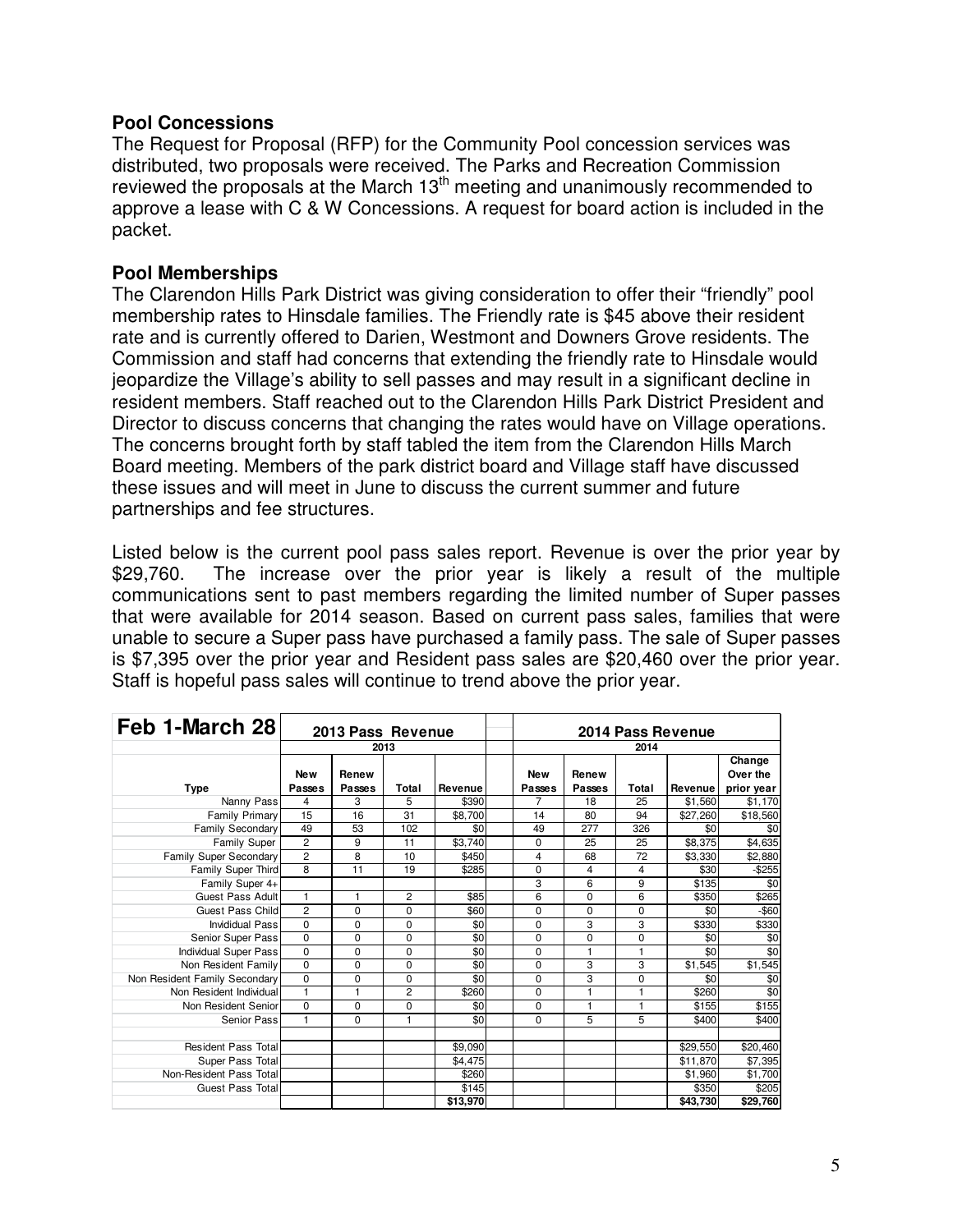# **Platform Tennis**

League play finished at the end of March. Lessons will continue through April.

The table below is a financial summary of the platform tennis operation. Revenue is up \$5,106 over the same period of the prior year and additional revenue for lessons is expected. Expenses are within budget; however year-end estimates are projected to be \$10,193 over due to unexpected repairs of court heaters. The current fiscal year did not include funds for capital projects however the Village secured funding to upgrade the court lights with LED fixtures. The cost of the project was \$39,858 and the Village received reimbursement for the full amount. The grant funding is not reflected in the revenue.

After the fiscal year is closed, figures will be updated. In 2011, the Hinsdale Platform Tennis Association (HPTA) was approved by the Village Board to fundraise and sell lifetime memberships to purchase two additional courts. Due to unexpected utility upgrades and construction costs, HPTA's fundraising efforts fell short. The Village Board agreed to apply the annual net income of the platform tennis program to the court expansion debt. The outstanding court debt is \$18,295.

|                          |                                 | 2009-10       | 2010-11       | 2011-12       | 2012-13  | 2013-14       | 2013-14       | 2013-14         | Over              |
|--------------------------|---------------------------------|---------------|---------------|---------------|----------|---------------|---------------|-----------------|-------------------|
|                          |                                 | <b>Actual</b> | <b>Actual</b> | <b>Actual</b> | Actual   | <b>Budget</b> | <b>Actual</b> | <b>Estimate</b> | <b>Prior Year</b> |
|                          |                                 |               |               |               |          |               |               |                 |                   |
| <b>REVENUE</b>           |                                 |               |               |               |          |               |               |                 |                   |
| Memberships              |                                 | 40,461        | 41,863        | 29,032        | 37,031   | 42,000        | 44.002        | 44.002          | 6.971             |
| Lessons                  |                                 | 19,046        | 16,519        | 5,978         | 5,870    |               | 4,005         | 6,500           | $-1,865$          |
| Revenue                  |                                 | 59,507        | 58,382        | 35,010        | 42,901   | 42,000        | 48,007        | 50,502          | 5,106             |
|                          | Lifetime Memberships            | $\Omega$      | $\Omega$      | 140,050       | 4,380    | 0             | $\Omega$      | $\Omega$        | $-4,380$          |
| <b>Total Revenue</b>     |                                 | 59,507        | 58,382        | 175,060       | 47,281   | 42,000        | 48,007        | 50,502          | 726               |
|                          | <b>Operating Expenses</b>       |               |               |               |          |               |               |                 |                   |
| <b>Personal Services</b> |                                 | $\mathbf 0$   | $\mathbf 0$   | $\mathbf 0$   | 0        | 0             | $\mathbf 0$   | 0               | 0                 |
|                          | <b>Contractual Services</b>     |               |               |               |          |               |               |                 |                   |
|                          | Buildings/Grounds               | 2,394         | 5,368         | 1,759         | 2,757    | 6,200         | 1,310         | 1,310           | $-1,447$          |
|                          | Custodial                       | 4,700         | 4,615         | 5,475         | 6,375    | 3,000         | 4,875         | 5,200           | $-1,500$          |
|                          | Data Processing                 | 420           | 420           | 480           | 480      | 500           | 480           | 480             | 0                 |
|                          | Rec. Programs                   | 8,083         | 11,705        | $0^*$         | $\Omega$ | 0             | $\Omega$      | 0               | 0                 |
| <b>Utilities</b>         |                                 | 4,001         | 4,198         | 5,959         | 7,747    | 5,000         | 2,659         | 3,500           | $-5,088$          |
|                          | Materials & Supplies            | 542           | 65            | 67            | 0        | 100           | 0             | $\Omega$        |                   |
|                          | Repairs and Maintenance         | 0             | 1,937         | 3,227         | 22,926   | 15,500        | 20,048        | 20,300          | $-2,878$          |
| <b>Other Expenses</b>    |                                 | 1,887         | 50            | 50            | 50       | 100           | 50            | 50              | 0                 |
|                          | <b>Total Operating Expenses</b> | 22,026        | 28,359        | 17,017        | 40,335   | 30,400        | 29,422        | 30,840          | $-10,913$         |
|                          | <b>Operating Income (loss)</b>  | 37,481        | 30,023        | 17,993        | 2,566    | 11,600        | 18,585        | 19,662          | 16,019            |
| Capital Outlay           |                                 | 0             | $\mathbf{0}$  | 203,449       | 0        | 0             |               | 39,858          |                   |
| Net Income               |                                 | 37,481        | 30,023        | $-185,456$    | 2,566    | 11,600        | 18,585        | $-20,196$       | 16,019            |